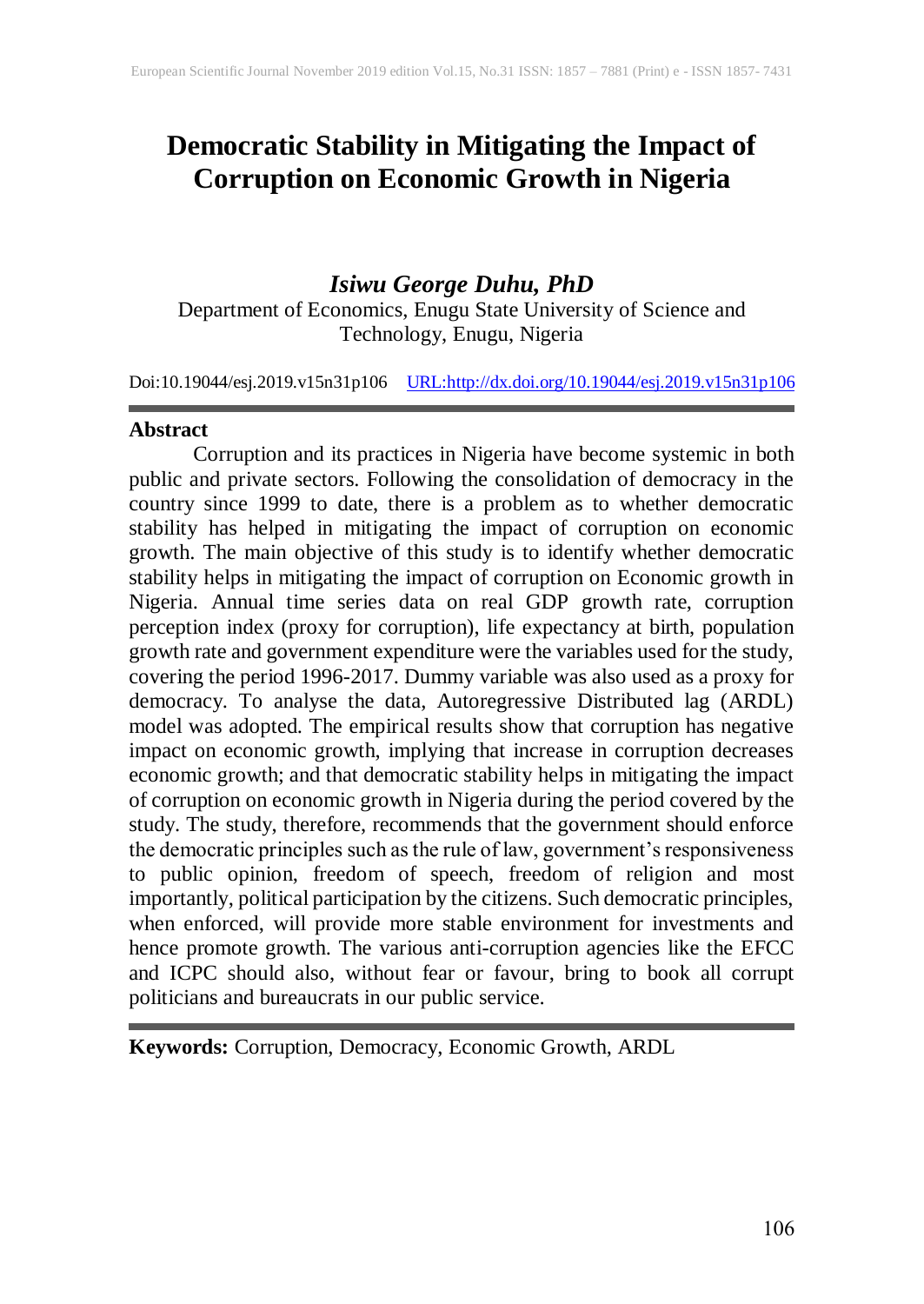#### **Introduction**

### **1. Background of the Study.**

One of the major macroeconomic policy objectives of every country is to achieve rapid economic growth. However, one of the major factors inhibiting growth in Nigeria as stated in the National Economic Empowerment and Development Strategy (NEEDS) macroeconomic framework (2004) is pervasive rent- seeking and corruption. This has made growth of the Nigerian economy to be disappointing in recent years.

The Central Bank of Nigeria (CBN) Annual Report (2017) shows that real GDP growth rate in 2013 is 5.5 percent. This increased to 6.2 percent in 2014 but declined to 2.8 percent in 2015. It recorded a negative growth rate of -1.6 percent in 2016 and slow growth of 0.8 in 2017.

The political Bureau of the Federal Republic of Nigeria, in its 1987 report, outlines the multifarious manifestation of corruption to include: the inflation of government contracts in return for kickbacks; fraud and falsification of accounts in the public service; examination malpractices in our educational institutions, the taking of bribes and perversion of justice among the police, the judiciary and other organs for administering justice; and various heinous crimes against the state in business and industrial sectors of the economy. These include collusion with multinational companies such as overinvoicing of goods, foreign exchange swindling, hoarding and smuggling. This definition is broad because it covers all facets of corruption in the country.

World Bank (1997) defines corruption as the abuse of public office for private gains. Public office, in this context, is abused when private agents actively accepts, solicits and extorts a bribe. Hence, Rose-Ackerman (1999) notes that corruption exists when institutions established to regulate the interrelationships between the citizens and states are used instead for personal enrichment and provision of benefits to the corrupt and undeserving.

In line with the above, El-Rufai (2003) notes that corruption in Nigeria covers a wide range of social misconduct ranging from embezzlement, bribery, nepotism, influence, peddling, bestowing of favours to friends, rigging of elections, abuse of public property, sale of fake or expired drugs, etc.

The Transparency International (TI)'s Corruption Perception Index (CPI), which is used as a proxy for corruption, categorises corruption into three parts

- a. **Grand Corruption:** This refers to acts committed at high level of government that distort policies or the central functioning of the state, enabling leaders to benefit at the expense of the public good.
- b. **Petty Corruption:** This refers to everyday abuse of entrusted power by low and mid-level public officials in their interactions with ordinary citizens … often trying to access basic public goods and services.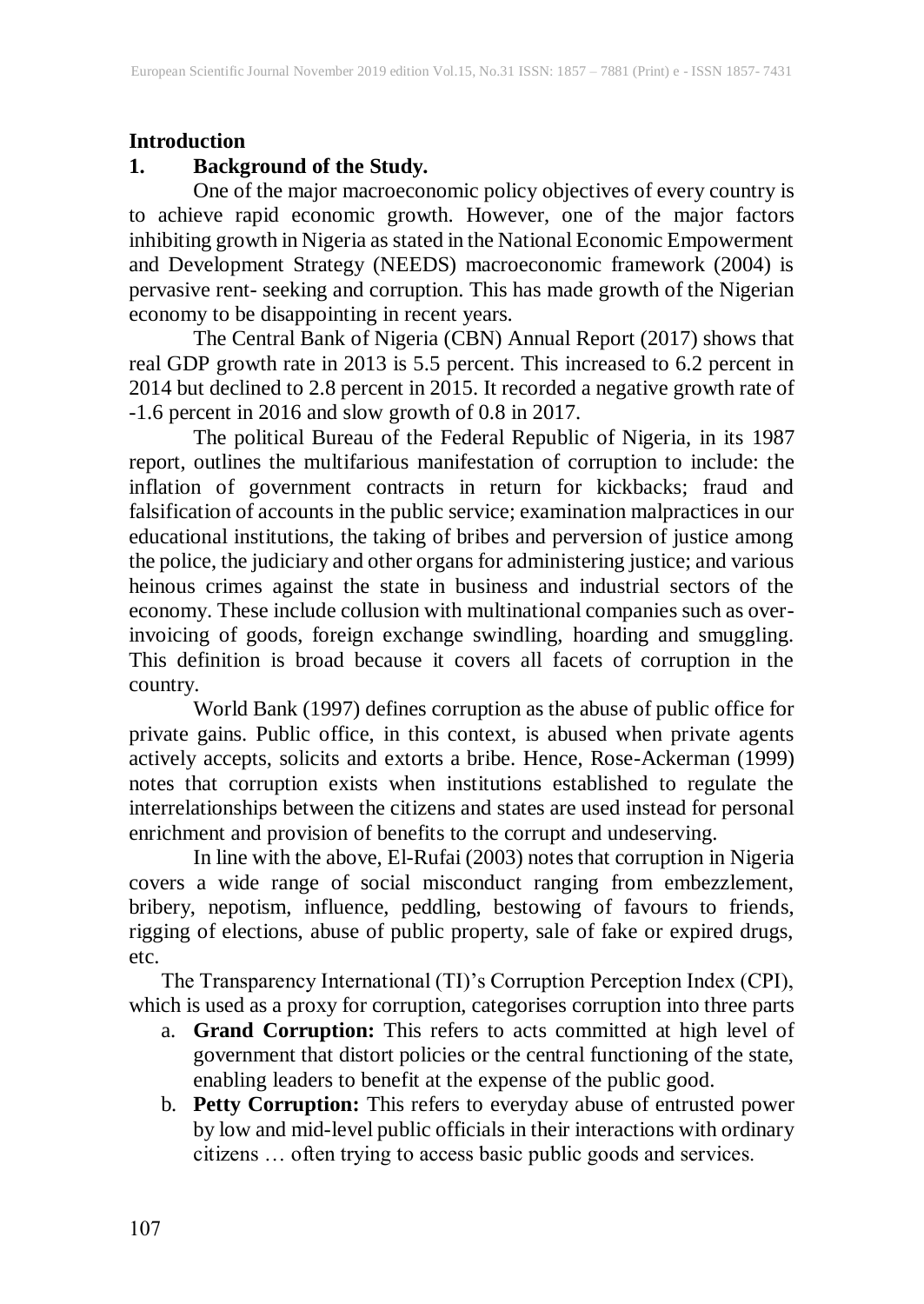c. **Political corruption:** This refers to manipulation of policies, institutions and rules of procedure in the allocation of resources and financing by political decision makers, who abuse their position to sustain their power, status and wealth.

## **1.1 Statement of the Problem**

The unnerving effects of corruption and democratization process in Nigeria have continued to attract national discourse in recent years. This is because corruption undermines the integrity of government and public institutions.

Obasanjo (2000), notes that corruption has been responsible for the political instability of successive governments in Nigeria since the First Republic. NEEDS (2004:8) reports that more than 200 Nigerians were being detained or tried for fraud, and for illegally obtained assets worth more than \$500million which has been confisticated.

Following the consolidation of democracy in Nigeria since 1999, corruption and financial crimes are being vigorously tackled. The government in power in 1999 instituted anti-graft agencies aimed at fighting corruption in the country. They include: The Independent Corrupt Practices and other Related Offences Commission (ICPC) in the year 2000; Economic and Financial Crimes Commission (EFCC) Establishment Act (2004) and Money Laundering (Prohibition) Act (2004). In the same vein, the current government in power, on assuming office in May 2015, launched anti-corruption drive in the country.

In recent years, Nigeria has been rated as one of the most corrupt countries in the world by the Transparency International (TI). In 2013, Nigeria came  $144<sup>th</sup>$  out of 177 countries that were assessed. In 2014, she came  $136<sup>th</sup>$ out 175 countries; 136<sup>th</sup> out of 168 countries in 2015; 136<sup>th</sup> out of 176 countries surveyed in 2016; and  $148<sup>th</sup>$  out of 180 countries that were assessed in 2017.

Since Nigeria has been experiencing stable democracy (Uninterrupted civilian rule) since 1999 to date, it is useful to assess whether democratic stability has helped in mitigating the impact of corruption on economic growth in Nigeria.

# **1.2 Objectives of the Study**

This study intends to achieve the following objectives.

- 1. To analyse the impact of corruption on economic growth in Nigeria.
- 2. To identify whether democratic stability helps in mitigating the impact of corruption on economic growth in Nigeria.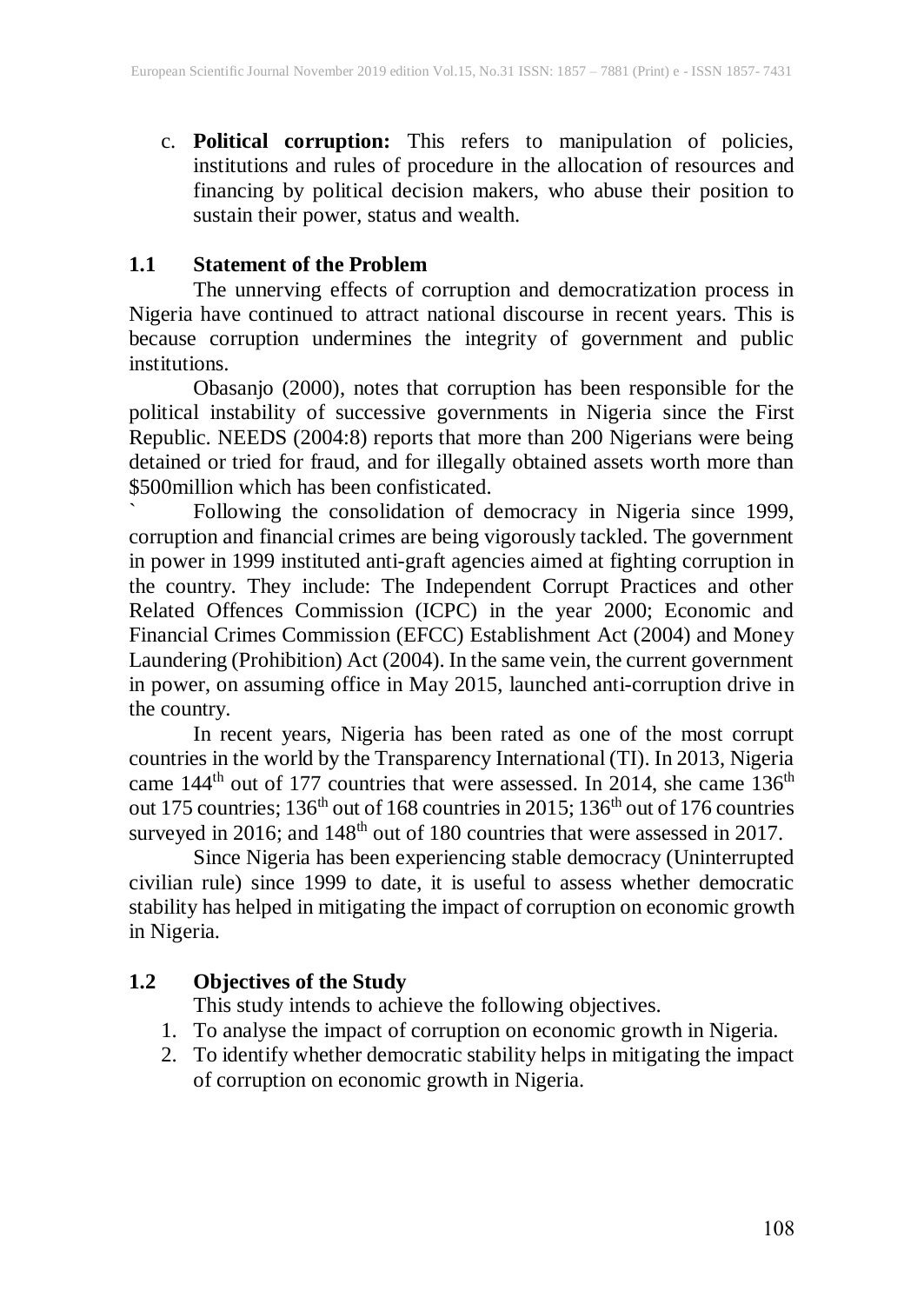This research is divided into five sections. Section one is the introductory section, which comprises the background of the study, statement of the problem and objectives of the study. Section two is the literature review, which comprises the theoretical and empirical literature. Section three presents the methodology, showing the basic model and its specification and the analytical framework. Section four presents and discusses the results of the findings, while the last section, section five, presents the summary of the findings, conclusion and recommendations

#### **2. Literature Review**

### **2.1 Theoretical Literature**

A good number of scholars emphasise the impact of corruption on economic growth from theoretical perspective. The debates focus on two competing hypotheses, whether corruption 'greases the wheels' or 'sands the wheels' of bureaucracy. Scholars in the first stream of debate argue that corruption eliminates the bureaucratic structure that delays the financial decisions and prevents investment and thus, accelerates growth (leff, 1964; Nye, 1967; Huntington, 1968; leys, 1970; lui, 1985, Wedeman, 1997; Meon and Sekkat, 2005). For instance, leff (1964), Nye (1967), Huntington (1968) argue that bribery may decease bureaucratic costs and accelerate efficient public administration. They note that as bureaucratic procedures are stimulated and bureaucratic costs drop, economic growth is promoted. Thus, these scholars are aligned with the hypothesis that corruption greases the wheels of bureaucracy, which implies that corruption has positive impact on economic growth.

Scholars in the second stream of debate argue that corruption can be fatal to economic activity because it makes bureaucratic procedures sluggish, expensive, and inefficient and also diverts resources to unproductive activities (Myrdal, 1968; Shleifer and Vishny, 1993; Tanzi and Davoodi, 1997; and Mauro, 1998). For instance, Shleifer and Vishny (1993) argue that resources may be shifted away from productive activities (education and health) to potentially useless projects (defence) if meaningful secrecy in the latter is easier. In line with the above, Hodge, Sriran Shankar, Prasada and Alan (2011) argue that corruption emerges as a negative construct that erodes property rights, harms political institutions and complicates the nature of economic development. These scholars are aligned with the hypothesis that corruption sands the wheels of bureaucracy, which implies that corruption has negative impact on economic growth.

The foregoing shows that both 'greases the wheels' (positive impact of corruption on Economic growth) and 'sands the wheels' (Negative impact of corruption on economic growth) lies in the interaction between corruption and institutional feature (democracy) (Shabbir, 2017). This study incorporates the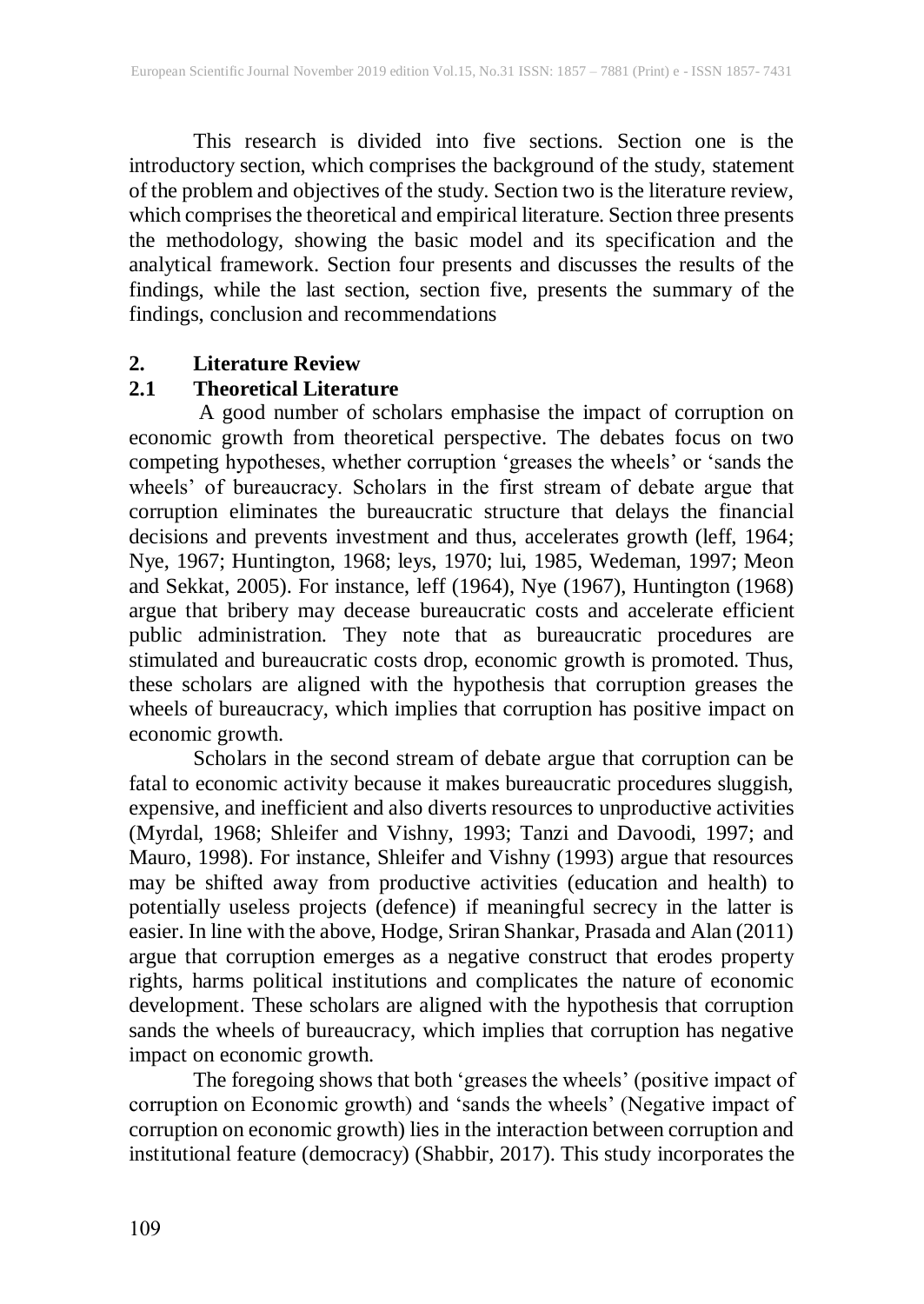institutional feature (democracy) in order to identify which of the hypotheses holds for Nigeria.

## **2.2 Empirical Literature**

There has been existing controversy on the relationship between corruption, democracy and economic growth. Scholars in the first stream of debate argue, through their empirical studies, that corruption can affect economic growth negatively. The scholars in this first school include Mauro (1995), Knack and Keefer (1995), Mo (2001), Isse and Abdiweli (2003) and Omenka (2013).

In an empirical work on the relationship between corruption and economic growth, Mauro (1995) finds that there is a statistically negative effect of corruption on private investment rates. He notes that the cause of low investment is primarily due to institutional inefficiency.

In their analysis on the impact of corruption on economic growth, knack and Keefer (1995) included other indicators such as the performance of the bureaucracy, voice and accountability and security of property rights. They used political risks services as a proxy for corruption. The results show that corruption has a negative effect on economic growth.

MO (2001), in an empirical study on the impact of corruption on economic growth and the importance of transmission channels, finds that increase in corruption leads to lower economic growth and that political instability is one of the most important channels through which corruption affects economic growth.

In their study on the determinants of economic corruption, which involves cross-country comparison, Isse and Abdiweli (2003) find that corruption has negative and statistically significant effect on economic growth, the level of education, the legal effectiveness and economic freedom.

In Nigeria, Omenka (2013) examines the effects of corruption on Nigeria's development efforts. The study identifies the causes of corruption to include, poverty, pressure from families, communities' ethnic loyalties, among others. The result also shows that corruption leads to the depletion of national wealth.

However, scholars in the second school argue that corruption has a positive effect on economic growth (Leff, 1964; Huntington, 1968; Leys, 1970; Odubunmi and Agbelade, 2014; Oguonu and Ezeibe, 2014). Leff (1964) and Huntington (1968) note that corruption, essentially the speed money, can increase efficiency of the economic system. The speed money will help to reduce transaction costs and avoids bureaucratic delays. Thus, Leys (1970) argues that small side payments to the public office bearers could help in reducing the bureaucratic hindrances and thereby encouraging economic activity. Lui (1985) finds that corruption can reduce waiting time. In line with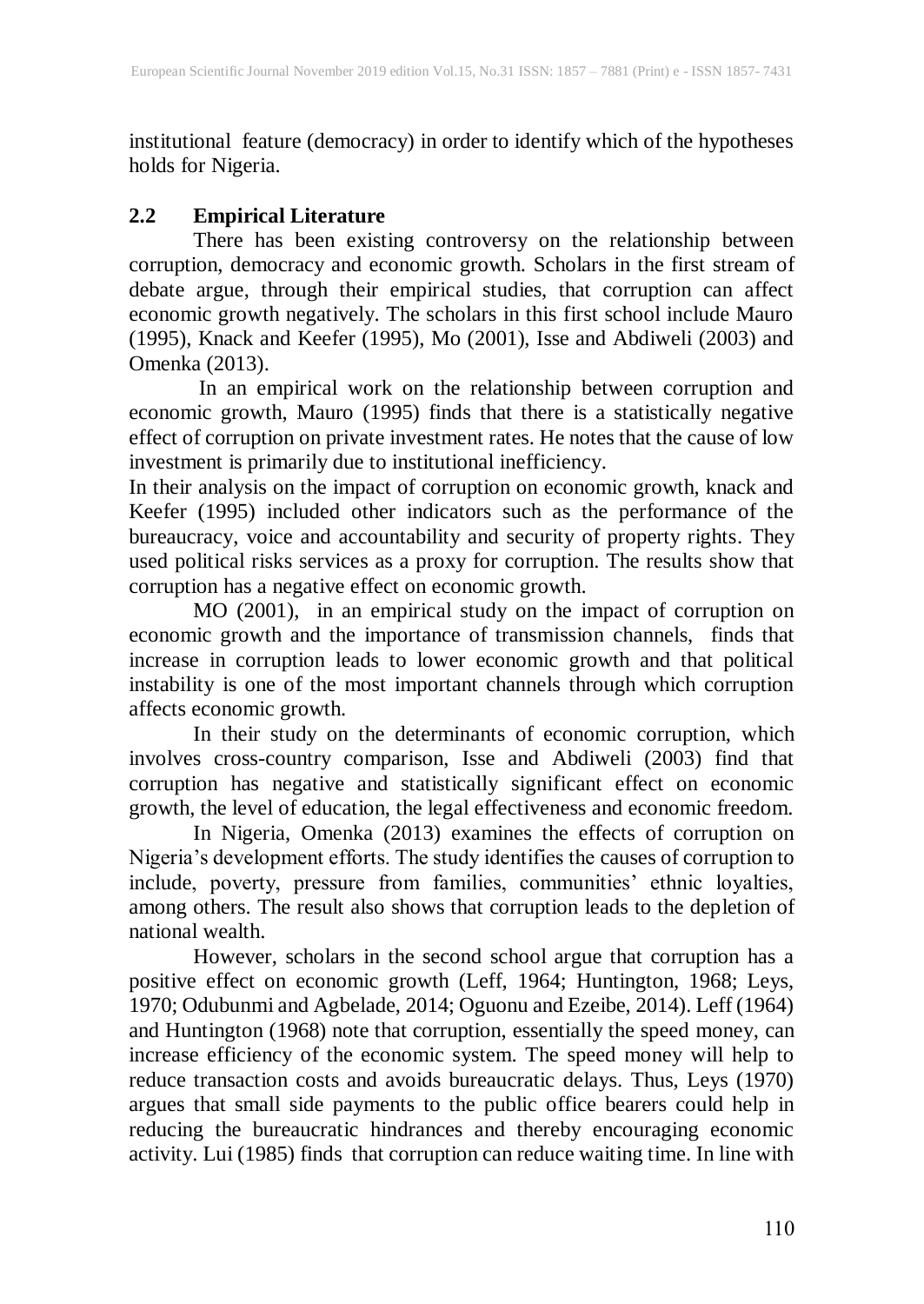Lui (1985), Wedeman (1997) notes that the assumption that corruption systematically reduces growth is not entirely justified. He argues that many corrupt countries have growth rates high.

Some of the Nigerian studies also found positive relationship between corruption and economic growth. Odubunmi and Agbelade (2014), in their investigation on the causality relationship between corruption and economic growth in Nigeria, find that there is a uni-directional casualty between the two variables, where causality runs from corruption to economic growth.

Oguonu and Ezeibe (2014) examine the impact of political corruption on economic growth in Nigeria using data from documented evidence. Employing descriptive method, the result shows that there is a positive relationship between political corruption, democracy and economic growth and development in Nigeria.

Studies have equally been conducted on the link between democracy, corruption and economic growth in different countries. Clague, Keefer, Knack and Olson (1996) note that democracy provides greater safety and security to implement property rights than authoritarian regime.

Amira (2014) investigates the corruption's and democracy's effects on economic growth. The study utilized dynamic panel data approach for 42 countries(18 democratic and 24 non-democratic countries) for the period 2000 – 2011. The empirical results show that corruption has no significant effect on economic growth in democratic countries, while it has negative effect on economic growth in non-democratic countries that were sampled.

Aminu, Gbenga and Bolaji (2014) investigate the impact of democracy on the performance of the Nigerian economy for the period 1983-1998 (Military era) and 1999 – 2012 (Democracy era). The study adopted democracy led growth model, utilizing data on GDP (dependent variables) and poverty rate, unemployment rate, corruption index and inflation rate as independent variables. Employing ordinary least squares (OlS) techniques, the results show that unemployment rate, inflation rate, poverty level and corruption level raise output in the economy, while change in democracy reduces output in the economy. The results also show that there is no causality relationship between GDP and democracy, a uni-directional causality exists between corruption and GDP, where causality runs from GDP to corruption. They also found that GDP is higher during democracy than during the military era.

Shabbir (2017) examines corruption, democracy and economic growth in developing eight (D – 8) countries (Bangladesh, Indonesia, Malaysia, Turkey, Egyt, Iran, Nigeria and Pakistan). Data on growth rate of real GDP (dependent variable) and corruption index, government expenditure, investment – Output ratio, population growth rate and education level (independent variables) were collected. Generalized method of moment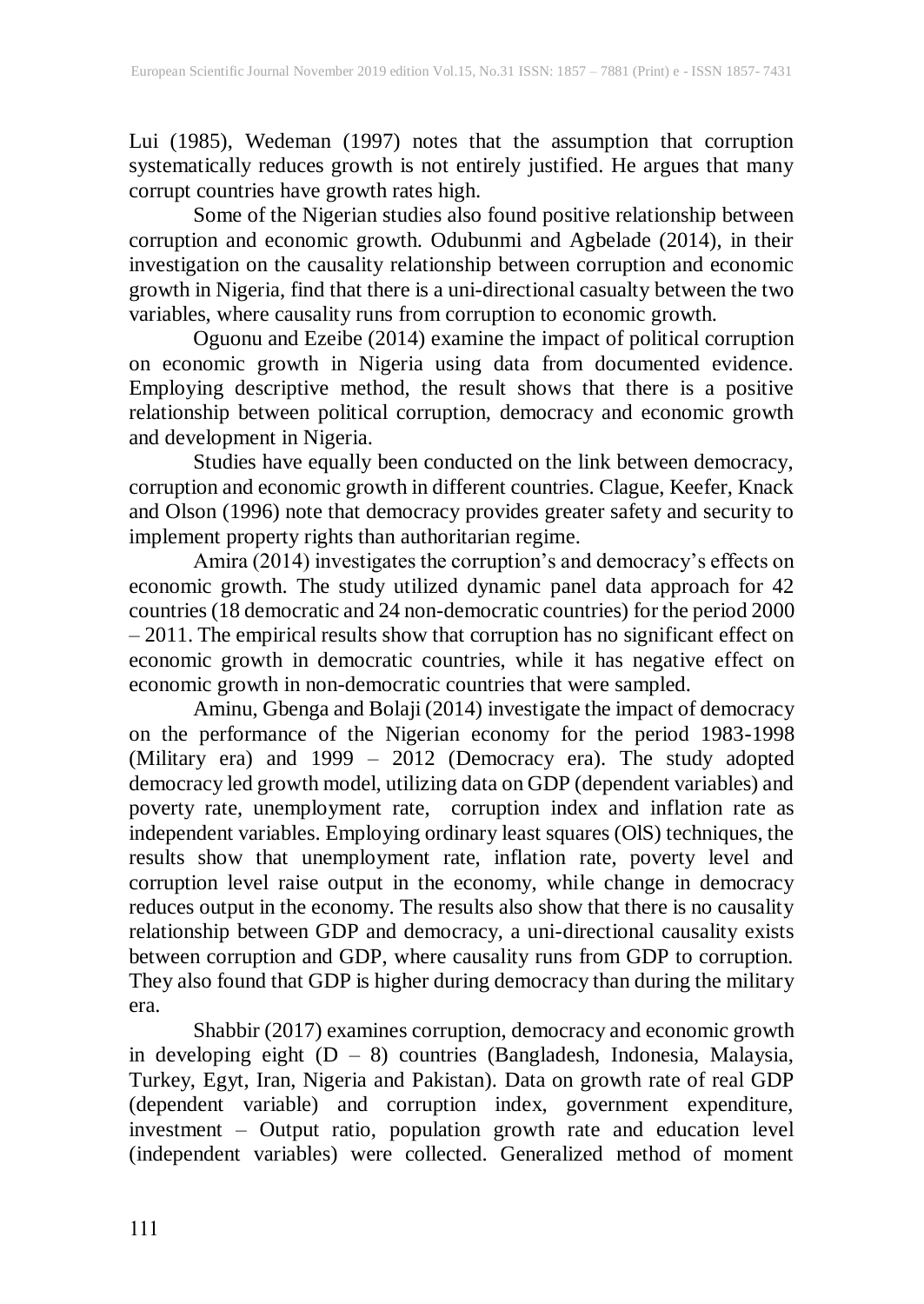(GMM) was used to estimate the panel data set. The empirical results indicate that democracy plays an essential role in determining the corruption-growth relationship.

Aliyu (2017) investigates revenues reforms, corruption and economic growth in Nigeria for the period 1999 – 2016. Data on GDP, gross revenue to GDP, corruption perception index, non-oil revenue to GDP and polity democracy score as index of democracy were utilized in the analysis. Applying Vector Error Correction (VEC) model to analyse the data, the empirical results show a long run equilibrium relationship between economic growth and non-oil revenue, gross revenue, corruption and democracy in Nigeria. The results further reveal a negative impact of corruption on economic growth and positive impact of democracy on economic growth.

### **3. Methodology**

The methodology adopted in this research is purely econometrics, applying Autoregressive Distributed Lag (ARDL) model procedure. The choice of ARDL is guided by the fact that it is suitable to small samples; the sample size for this study is small (1996 – 2017). The choice of this period is guided by the data availability on corruption perception index for Nigeria; the comprehensive data for Nigeria started in 1996. It is also applied irrespective of the order of integration of the variables, I (0) or I (1) (Pesaran, Shin and Smith, 2001). Most importantly, ARDL has the advantage of generating long run and short run results simultaneously.

### **3.1. Variable Description/Sources**

| <b>Variable</b> | <b>Definition</b>                          | <b>Sources</b>                            |  |  |  |  |
|-----------------|--------------------------------------------|-------------------------------------------|--|--|--|--|
| <b>RGDPr</b>    | Real GDP growth rate.                      | Central Bank of Nigeria (CBN) Statistical |  |  |  |  |
|                 |                                            | Bulletin, 2017                            |  |  |  |  |
| <b>CORRPUT</b>  | Corruption<br>corruption<br>proxied<br>by  | Transparency International, 2017          |  |  |  |  |
|                 | perception index (CPI).                    |                                           |  |  |  |  |
| <b>DEMO</b>     | Dummy variable for democracy; $DEMO =$     | Constructed by the author                 |  |  |  |  |
|                 | 1 from $1999 - 2017$ and 0 for other years |                                           |  |  |  |  |
| <b>LEXB</b>     | Life Expectancy at Birth                   | <b>CBN</b> Annual Report (Various Issues) |  |  |  |  |
| <b>POPGR</b>    | Population Growth Rate                     | <b>CBN</b> Annual Report (various issues) |  |  |  |  |
| <b>LGEXP</b>    | Government Expenditure (in logarithm)      | CBN Statistical Bulletin, 2017            |  |  |  |  |

# **Table 1:** List of variables, their definitions and sources

#### **3.2 Model Specification**

This study adopted the corruption-Growth Model by Meon and Sekkat (2005). In the model, this study used corruption, democracy and interaction term (corruption\* democracy) as determinants of real GDP growth rate to identify whether democratic stability helps in mitigating the impact of corruption on economic growth in Nigeria.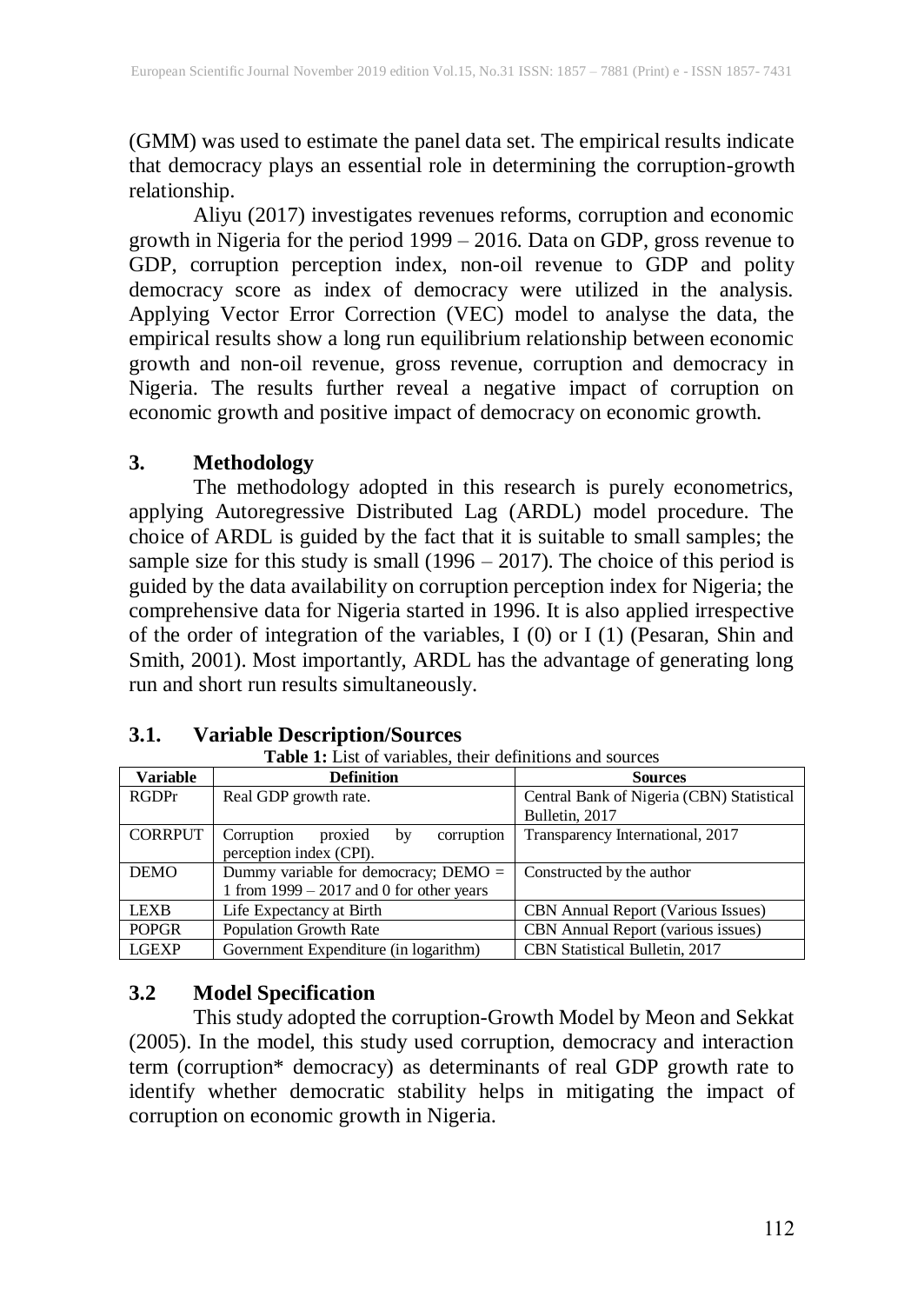The long run relationship between economic growth (RGDPr) and independent variables is specified below.

 $RGDP_{rt} = \beta_0 + \beta_1 CORRUPT_t + \beta_2 DEMO_t + \beta_3LEXB_t + \beta_4 POPGR_t +$  $\beta_5 \text{LGEXP}_t + \beta_6 \text{CORRUPT*DEMO} + \mu_t ... 3.1$ 

Where, RGDPr, CORRUPT, DEMO, LEXB, POPGR and LGEXP are as defined above and CORRUPT\*DEMO captures the interaction effect of corruption and democracy dummy.

 $β<sub>0</sub>$  is the constant intercept, while  $β<sub>1</sub> - β<sub>6</sub>$  are the coefficients of the variables respectively.  $\mu$  is the error term and t is the time period.

# **3.3 Economic a priori of the variables**

The coefficient of corruption  $(\beta_1)$  is expected to be negative; an increase in corruption reduces economic growth and vice versa. The coefficient of democracy  $(\beta_2)$  is expected to be positive; democracy promotes economic growth. The coefficient of life expectancy at Birth  $(\beta_3)$  is expected to be positive; healthy workers contribute to high productivity and thus, higher growth. The coefficient of population growth rate  $(\beta_4)$  is expected to be positive; the higher the population growth, the higher the economic growth and vice versa. The coefficient of government expenditure  $(\beta_5)$  is expected to be positive; the higher the government spending, the higher the growth. The coefficient of interaction effect of corruption and democracy  $(\beta_6)$  is expected to be positive; when  $\beta_1$  is negative and  $\beta_6$  is positive, democracy mitigates the negative effect of corruption on growth.

# **3.4 Method of Evaluation**

One of the conditions required for the application of ARDL is that none of the variables is integrated into order two, I(2). Hence, Augmented Dickey – Fuller (ADF) and Philips – Perron (PP) unit root tests were conducted before the application of ARDL approach to cointegration.

Following Pesaran et al (2001), the ARDL format of equation 3.1 above becomes;

 $\triangle$ RGDP<sub>rt</sub> =  $\beta_0$  +  $\sum_{i=1}^p \beta_i$  $_{i=1}^p$  β 1∆RGDP<sub>rt – i</sub>+ $\sum_{i=1}^p \beta$  $_{i=1}^{p}$  β2 $\Delta$ CORRUPT<sub>t-i</sub> + $\sum_{i=1}^{p}$  β  $_{i=1}^{p}$  β3Δ DEMO<sub>t-i</sub> +  $\sum_{i=1}^p \beta$  $_{i-1}^{p}\beta _{4}\Delta \text{LEXB}_{\text{t-i}}$  + $\sum_{i=1}^{p}\beta _{i}$  $\sum_{i=1}^{p} \beta_5 \Delta \text{POPGR}_{t-i} + \sum_{i=1}^{p} \beta_i$  $\sum_{i=1}^{p} \beta_6 \Delta \text{LGEXP}_{t-i} + \sum_{i=1}^{p} \beta_i$  $_{i=1}^{p}$  β7∆CORRUPT\*DEMO<sub>t-</sub>  $i + \lambda_1 RGDP_{rt} + \lambda_2 CORRUPT_t + \lambda_3 DEMO_t + \lambda_4LEXB_t + \lambda_5 POPGR_t + \lambda_6LEXP_t +$  $λ_7CORRUPT*DEMO + Σ<sub>t</sub> ... 3.2$ 

Where, t is time period,  $\Delta$  is first difference operator,  $\beta$ o is the constant intercept,  $\beta_1 - \beta_7$ , with summation signs, represent the short-run dynamics, while  $\lambda_1 - \lambda_7$  represent the long run coefficients. Ps are the respective specific optimum lag orders and  $\Sigma$  is the error term. When cointegration between the dependent and independent variables exists, the error correction models (ECM), which describes the short run dynamics or adjustment of the cointegrated variables towards their equilibrium values, has to be estimated.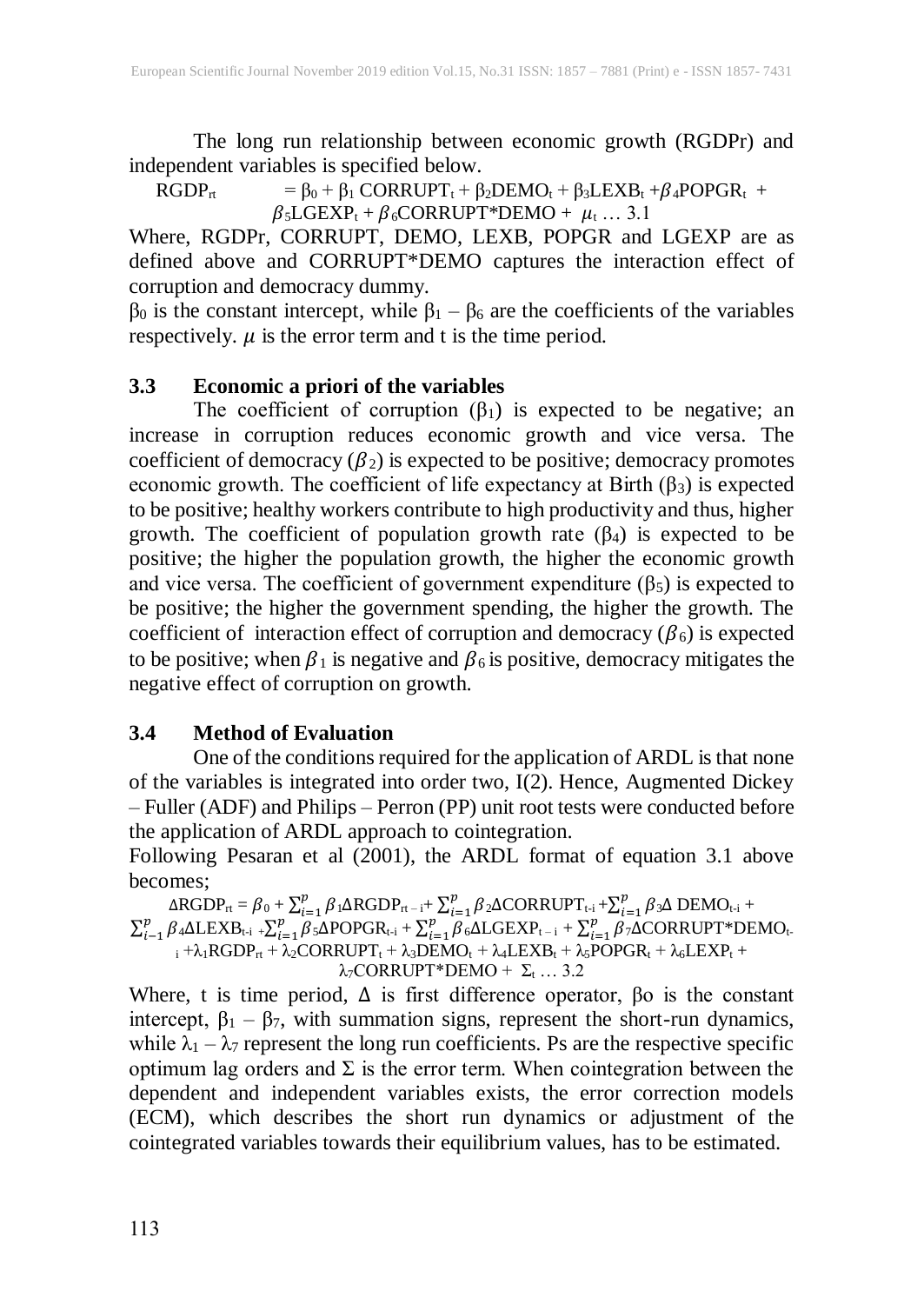The general error correction representation of equation 3.2 is presented as:  $\Delta \text{RGDP}_{\text{rt}} = \beta_0 + \sum_{i=1}^{p} \beta_i$  $_{i=1}^{p} \beta_1 \Delta \text{RGDP}_{\text{rt-i}} + \sum_{i=1}^{p} \beta_i$  $_{i=1}^{p}$  β2 $\Delta$ CORRUPT<sub>t-i</sub> + $\sum_{i=1}^{p}$  β  $_{i=1}^{p}$   $\beta$ <sub>3</sub>∆ DEMO<sub>t-i</sub> +

 $\sum_{i=1}^p \beta$  $_{i-1}^{p}\beta _{4}\Delta \text{LEXB}_{\text{t-i}}$  + $\sum_{i=1}^{p}\beta$  $_{i=1}^{p}$   $\beta_5$ ∆POPGR<sub>t-i</sub> +  $\sum_{i=1}^{p}$   $\beta$  $_{i=1}^p \beta_6 \Delta \text{LGEXP}_{t-i} + \sum_{i=1}^p \beta_i$  $\int_{t=1}^{p} \beta_7 \Delta \text{CORRUPT*DEMO}_{t-1}$  $i + \theta ECM_{t-i} + \Sigma_t ... 3.3$ 

The lagged residual term (ECM) above shows the disequilibrium in long run relationship ( $\mu_t$  in equation 3.1).

In estimating equation (3.3) above, the null hypothesis of no cointegration among the variables, defined by;

Ho :  $\overline{\lambda}_1 = \lambda_2 = \lambda_3 = \overline{\lambda}_4 = \lambda_5 = \overline{\lambda}_6 = \lambda_7 = 0$ 

is tested against the alternative:

 $H_1: \lambda_1 = \lambda_2 = \lambda_3 = \lambda_4 = \lambda_5 = \lambda_6 = \lambda_7 \neq 0$ 

F-test was conducted to test for cointegretion. This test has two sets of critical values; one set assumes that all variables are of order I(0) and the other set assumes that they are  $I(1)$ . If the computed  $F$  – statistic falls above the upper bounds critical value, which corresponds to I(1) variables, the null hypothesis of no cointegration is rejected. If the computed  $F -$  statistic falls below the lower bound, which corresponds to I(0), the null hypothesis of no cointegration is not rejected. If the computed  $F-$  statistic falls between the two bounds, the result is inconclusive. The orders of the lags are selected by the Akaike information Criteria

The coefficient of  $ECM<sub>t-1</sub>$  is expected to be negative and fractional. It measures the speed of adjustment to equilibrium after a shock.

### **3.5 Post Estimation Tests**

Robustness residual tests such as Ramsey Reset test (for Model specification), Jarque-Bera normality test, Breusch-Pagan-Godfrey heteroscedasticity test and Lagrange multiplier (LM) test for serial correlation were conducted.

Econometric software used in the estimation is E-view, version 9.

# **4. Presentation And Analysis Of Results**

# **4.1 Descriptive Statistics**

| Variable       | <b>Mean</b> | Media    | <b>Maximu</b> | <b>Minimu</b> | <b>Std.Dev</b> | <b>Skewness</b> | <b>Kurtosis</b> |
|----------------|-------------|----------|---------------|---------------|----------------|-----------------|-----------------|
|                |             |          | m             | m             |                |                 |                 |
| <b>RGDPR</b>   | 5.727273    | 5.850000 | 14.60000      |               | 3.665045       | 0.191072        | 3.213481        |
|                |             |          |               | 1.600000      |                |                 |                 |
| <b>CORRUPT</b> | 2.050000    | 2.200000 | 2.800000      | 0.700000      | 0.618562       | $-0.585065$     | 2.249177        |
| <b>DEMO</b>    | 0.863636    | 1.000000 | 00000.1       | 0.000000      | 0351250        | $-2.119252$     | 5.491228        |
| <b>LEXB</b>    | 49.07273    | 49.10000 | 53.80000      | 42.50000      | 3.055546       | $-0.163794$     | 2.141589        |
| <b>POPGR</b>   | 3.090909    | 3.100000 | 4.900000      | 2.800000      | 0.438514       | 3.312062        | 14.52945        |
| <b>LGEXP</b>   | 7.605335    | 7.686811 | 9.024263      | 5.820735      | 0.944796       | $-0.367722$     | 1.928204        |

**Table 2.** Result of the Descriptive Statistics

**Source:** Author's computation from E-view, version 9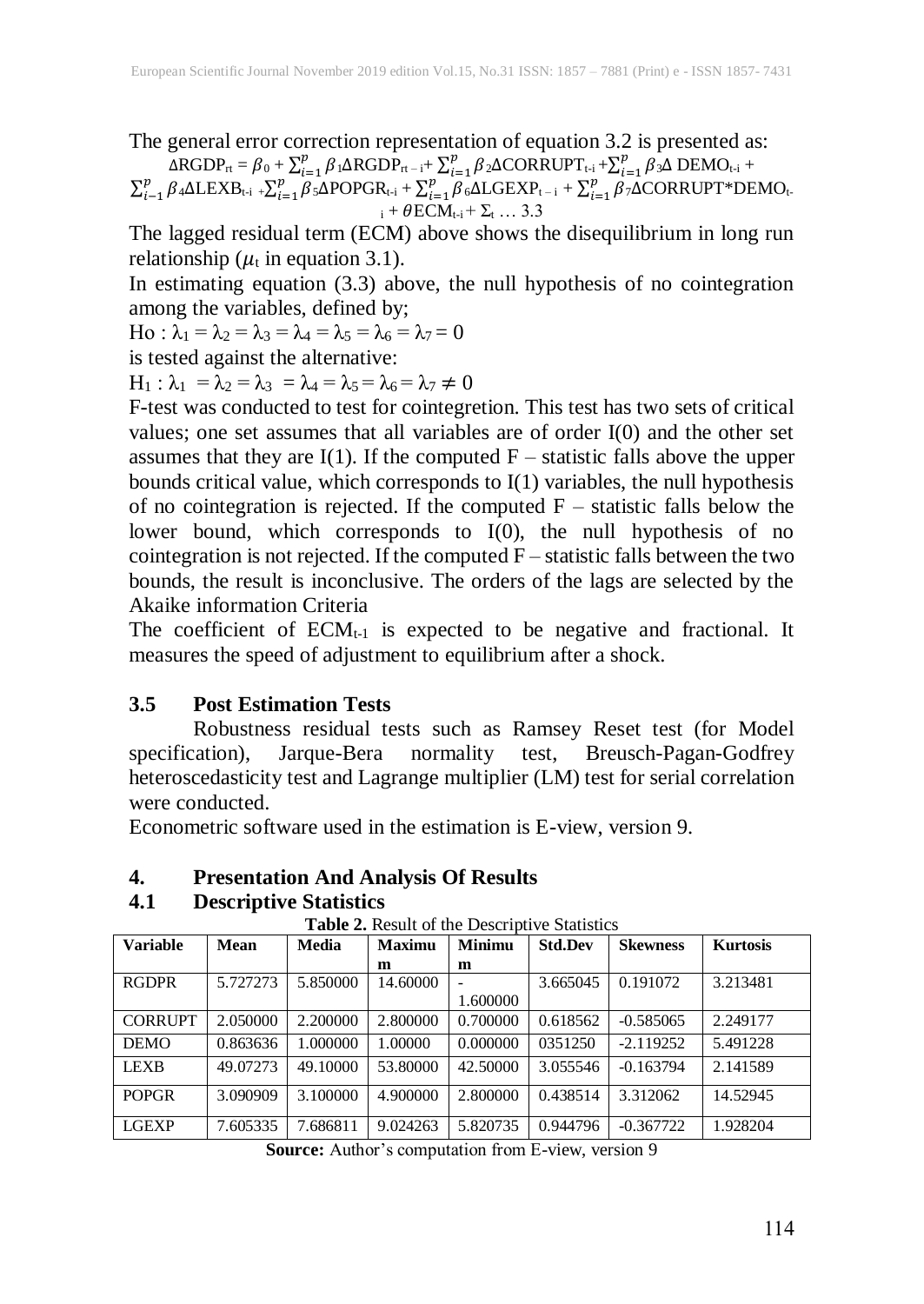The result of the descriptive statistics presented in table 2 above shows that life expectance at birth (LEXB) has the highest mean of 49.07. This is followed by government expenditure (LGEXP) with the mean of 7.61; real GDP growth rate (RGDP) with the mean of 5.73 and population growth rate (POPGR), which has the mean of 3.09. Democracy (DEMO) has the least mean of 0.86 followed by corruption with the mean of 2.05. RGDPr has the highest standard deviation; the higher the standard deviation, the higher the variability of the series. Democracy and corruption have the least variability with the standard deviations of 0.35 and 0.62 respectively. RGDPr, POPGB and LEXB are positively skewed while corruption and democracy are negatively skewed, which implies that they are falling more than the other variables. The values of the kurtosis are different from 3, which is an indication of non-normal distribution for some of the series.

#### **4.2 Unit Root Tests**

Unit root tests, applying Augmented Dickey – Fuller (ADF) and Philips-Perron (PP), were conducted. This is to ensure that none of the variables is I (2), which is the condition for the application of ARDL procedure.

| エレコレ           |                              |              |                      |             |             |  |  |
|----------------|------------------------------|--------------|----------------------|-------------|-------------|--|--|
|                | (with   PP)<br>ADF Statistic |              | <b>Statistic</b>     | (with       | of<br>Order |  |  |
|                | trend $&$ Intercept)         |              | trend $&$ intercept) |             | Integration |  |  |
| Variables      | Level                        | <b>First</b> | Level                | First       |             |  |  |
|                |                              | difference   |                      | difference  |             |  |  |
| <b>RGDPr</b>   | $-1.89296$                   | $-5.418327$  | $-2.813090$          | -9.9208383  | I(1)        |  |  |
| <b>CORRUPT</b> | $-3.229651$                  | $-5.76375$   | $-3.427872$          | $-5.055897$ | I(1)        |  |  |
| <b>POGR</b>    | $-4.160877$                  | $-7.018123$  | $-4.160877$          | $-18.46702$ | I(0)        |  |  |
| <b>LEXB</b>    | $-6.343930$                  | $-30.20406$  | $-3.724279$          | $-9.131202$ | I(0)        |  |  |
| <b>LGEXP</b>   | $-2.897553$                  | $-7.435472$  | $-2.813090$          | $-9.920838$ | I(1)        |  |  |

**Table 3.** Results of Augmented Dickey-Fuller (ADF) and Philips- Perron (PP) Unit Root  $T_{\alpha}$ 

MacKinnon critical values are: - 4.498307 (1%), -3.658446 (5%) and -3.268973 (10%) for RGDPr, CORRUPT & LGEXP – 4.467895 (1%), -3.644963 (5%) and 3.261452 (10%) for POPGR & LEXB **Source: Author's computation from E-view, version 9.**

The results of the unit root tests from both ADF and PP show that population growth rate (POPGR), which represents the growth of labour, and the life expectancy at birth (LEXB), which represents the health outcome, are stationary at levels. This means that they are I(0) variables, which implies that they do not contain unit root. On the other hand, the growth rate of real GDP, corruption and government expenditure are stationary at first difference, that is, they are I(1) variables. Therefore, they contain unit root. The existence of unit root in some of the variables necessitates the test for cointegration. This is in order to find out whether a linear combination of non-stationary variables could yield stationary in the long run.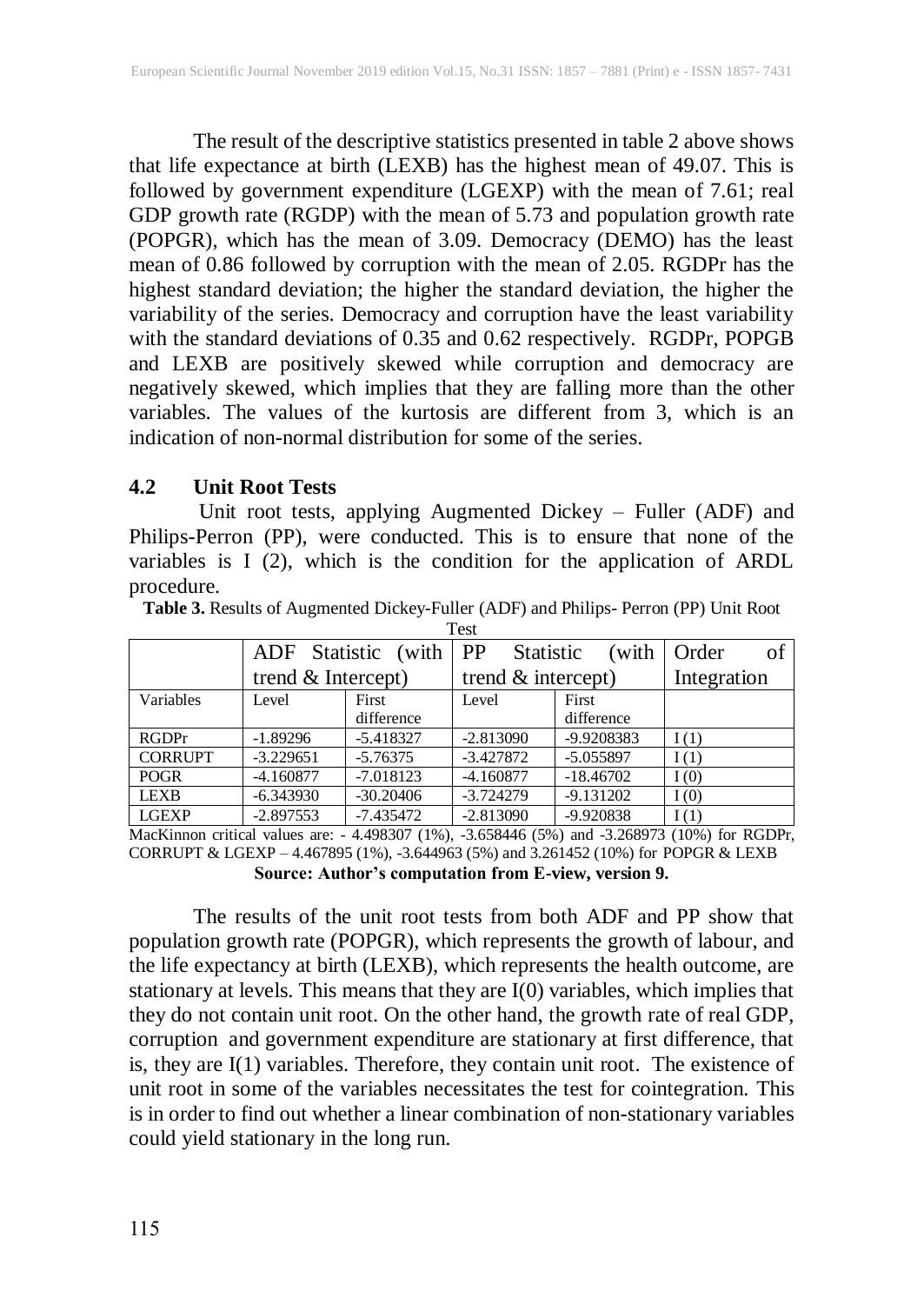#### **4.3 Cointegration Test**

The results of the unit root tests above show that the series contain a mixture of I(0) and I(1) variables. Thus, ARDL approach is considered the most appropriate for testing for cointegration between the dependent and independent variables. The result of ARDL, applying the bounds test, is presented in Table 4. below:

| <b>Table 4. Result of ARDL Bounds Test</b> |  |  |
|--------------------------------------------|--|--|
|--------------------------------------------|--|--|

| <b>Test Statistic</b>                            | Value | K |  |
|--------------------------------------------------|-------|---|--|
| Null Hypothesis: No long-run relationships exist |       |   |  |
| Included observations: 21                        |       |   |  |
| Sample: 1996 2017                                |       |   |  |
| Date: 07/01/19 Time: 12:03                       |       |   |  |
| <b>ARDL Bounds Test</b>                          |       |   |  |

| T OUT D'INTIURE              | ,            | $\cdots$     |  |
|------------------------------|--------------|--------------|--|
| F-statistic                  | 6.302938     | 5            |  |
| <b>Critical Value Bounds</b> |              |              |  |
| Significance                 | I0 Bound     | I1 Bound     |  |
| 10%<br>5%                    | 2.26<br>2.62 | 3.35<br>3.79 |  |
| 1%                           | 3.41         | 4.68         |  |

#### **Source: Author's Computation from E-view, version 9**

The result of the bounds test shows that the value of F-statistic is 6.302938, which is higher than the upper bounds  $[1(1)]$  critical values at 5 percent and I percent respectively. This implies that there is cointegration between economic growth (the dependent variable) and independent variables, which are corruption, democracy, life expectancy at birth, population growth rate and government expenditure. Therefore, there is long run relationship between economic growth and independent variables.

Since cointegration between the variables has been established, the next step is to test for the short run and long run impact of corruption, democracy and other control variables (life expectancy at birth, population growth rate and government expenditure) on economic growth in Nigeria.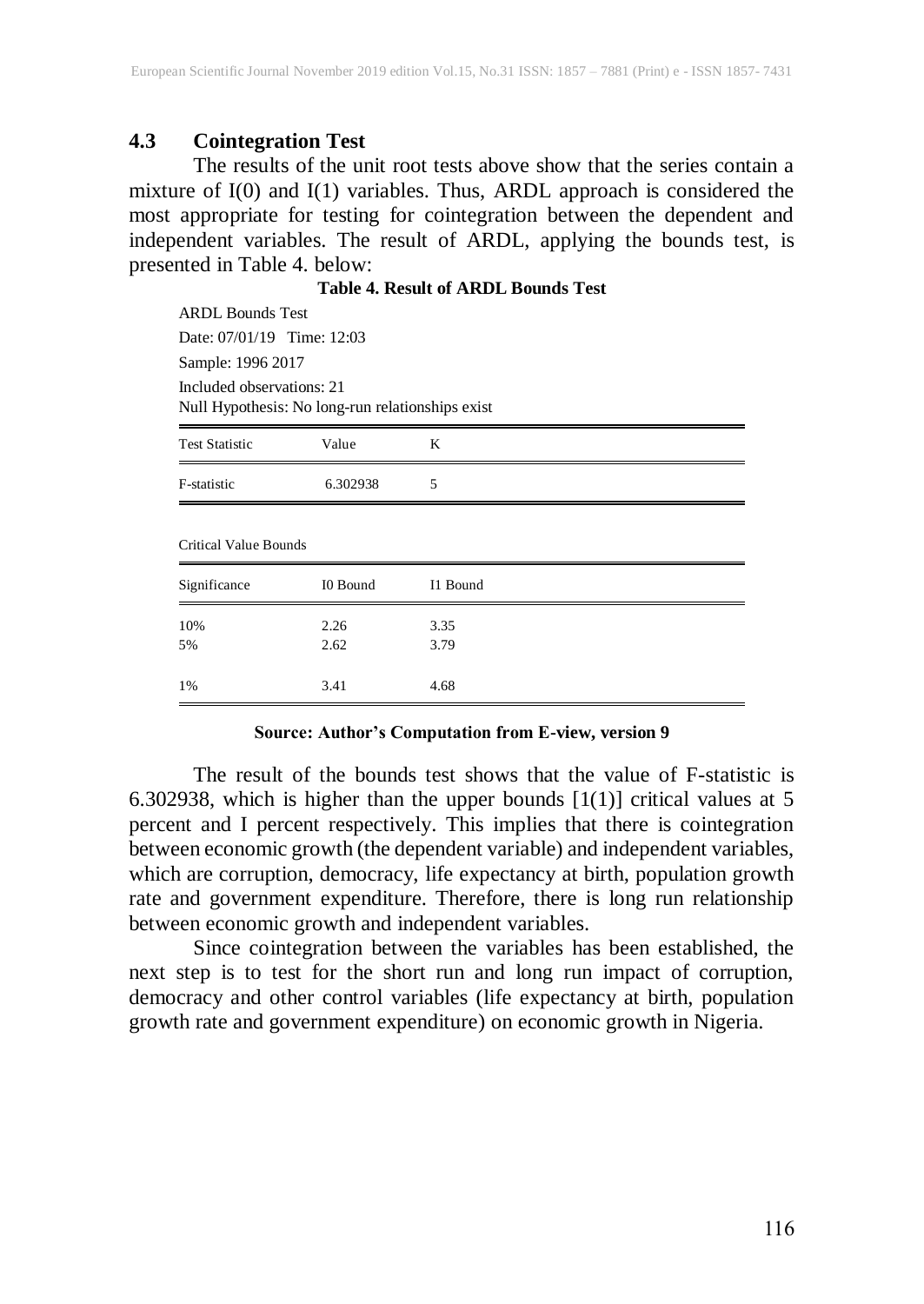#### **4.4 Presentation and Discussion of Results/Congruence with Empirical Studies**

**Table 5.** ARDL Short run and long run results

(a) ARDL Short Run Result

ARDL Cointegrating And Long Run Form Dependent Variable: RGDPR Selected Model: ARDL(1, 0, 0, 1, 0, 0, 1) Date: 07/02/19 Time: 20:10 Sample: 1996 2017 Included observations: 21

Cointegrating Form

| Variable                                                                                       | Coefficient Std. Error                                                                                   |                                                                        | t-Statistic                                                                                     | Prob.                                                              |
|------------------------------------------------------------------------------------------------|----------------------------------------------------------------------------------------------------------|------------------------------------------------------------------------|-------------------------------------------------------------------------------------------------|--------------------------------------------------------------------|
| D(CORRUPT)<br>D(DEMO)<br>D(LEXB)<br>D(POPDR)<br>D(LGEXP)<br>D(CORRUPT * DEMO)<br>$CointEq(-1)$ | $-6.706663$<br>-15.519750 43.428974<br>$-0.039441$<br>$-0.116649$<br>5.077642<br>5.353352<br>$-0.683618$ | 23.441377<br>0.458357<br>0.975291<br>2.448644<br>23.358550<br>0.115333 | $-0.286104$<br>$-0.357359$<br>$-0.086049$<br>$-0.119604$<br>2.073654<br>0.229182<br>$-5.927313$ | 0.7801<br>0.7276<br>0.9330<br>0.9070<br>0.0624<br>0.8229<br>0.0001 |
|                                                                                                |                                                                                                          |                                                                        |                                                                                                 |                                                                    |

Cointeq = RGDPR - (-9.8105\*CORRUPT 22.7024\*DEMO3.7332\*LEXB -0.1706\*POPDR + 7.4276\*LGEXP + 13.7803\*CORRUPT\*DEMO+ 146.8624 )

#### (b) ARDL Long Run Result

|  | Long Run Coefficients |
|--|-----------------------|
|--|-----------------------|

| Variable       | Coefficient  | Std. Error | t-Statistic | Prob.  |
|----------------|--------------|------------|-------------|--------|
| <b>CORRUPT</b> | $-9.810549$  | 34.202233  | $-0.286839$ | 0.7796 |
| <b>DEMO</b>    | $-22.702388$ | 63.338449  | $-0.358430$ | 0.7268 |
| <b>LEXB</b>    | $-3.733235$  | 0.874375   | $-4.269603$ | 0.0013 |
| <b>POPDR</b>   | $-0.170635$  | 1.427838   | $-0.119506$ | 0.9070 |
| <b>LGEXP</b>   | 7.427606     | 3.616708   | 2.053692    | 0.0646 |
| CORRUPT*DEMO   | 13.780327    | 34.076757  | 0.404391    | 0.6937 |
| C              | 146.862405   | 71.338795  | 2.058661    | 0.0640 |

#### **Source: Author's Computation from E-view, version 9.**

The results of the short run and long rum of ARDL above show that corruption has negative impact on economic growth in Nigeria during the period covered by the study. This negative impact of corruption on economic growth agrees with the findings of the empirical studies by Mauro (1995), Mo (2001), Isse and Abdiweli (2003), Omenka (2013), and Aliyu (2017).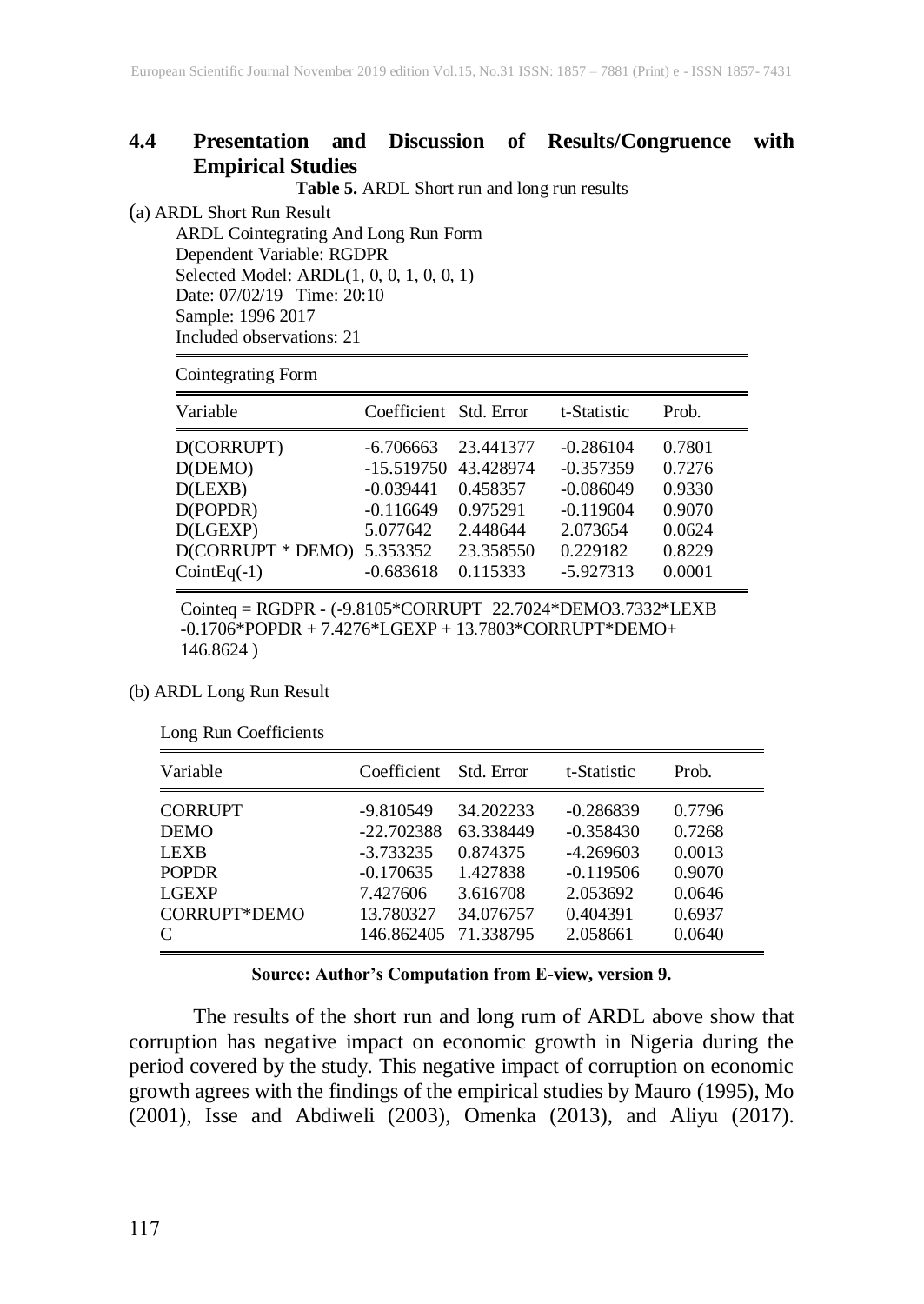Therefore, the result of this study supports the hypothesis that corruption sands the wheels of bureaucracy in Nigeria.

The coefficient of dummy variable interaction with corruption (CORRUPT\* DEMO) is positive in both the short run and long run. Since the coefficient of corruption is negative and the coefficient of dummy variable interaction term is positive, democratic stability in Nigeria helps in mitigating the negative impact of corruption on economic growth in the country. This finding agrees with the result of the empirical study by Shabbir (2017), who finds that democracy plays an essential role in determining the corruptiongrowth relationship.

In the case of democracy, its impact on economic growth is negative both in the short run and long run. The negative sign of democracy deviates from the a priori expectation. This result is not surprising in Nigeria because the electoral process does not allow the citizens to expel the politicians who engage in corrupt practices. The negative sign of the coefficient of democracy agrees with the empirical findings by Aminu, Gbenga and Bolaji (2014), whose result shows that changes in democracy reduces output in the economy in Nigeria.

Life expectancy has negative impact on economic growth in both short run and long run. In the long run, its impact on growth is negative and significant, with the probability value of 0.0013, which is less than 0.05 significant level. The negative sign of the coefficient of life expectancy deviates from a priori expectation because life expectancy facilitates economic growth.

Population growth rate has negative impact on economic growth in Nigeria in both the short run and long run. This is a deviation in the expectation. The implication of this finding is that the higher the rate of population growth, the more the number entering into labour market. Thus, for a given level of investment, each worker tends to have less capital stock which leads to low productivity level and hence, retards economic growth.

Government expenditure has positive and fairly significant impact on economic growth in Nigeria. The probability values are 0.0624 and 0.0646 in the short run and long run respectively, which are significant only at 10 percent levels. The positive signs are in line with the a priori expectation because there is emphasis on private sector development in Nigeria. This lowers taxation and encourages private investment which promotes growth.

The error correction term in correctly signed; it is negative and fractional. Its value is -0.683618, with the probability value of 0.0001, shows that it is significant. It shows that 68.4 percent of previous year shock is returned to equilibrium in current year. This implies that approximately 68.4 percent of any disequilibrium in economic growth (RGDPr) is corrected by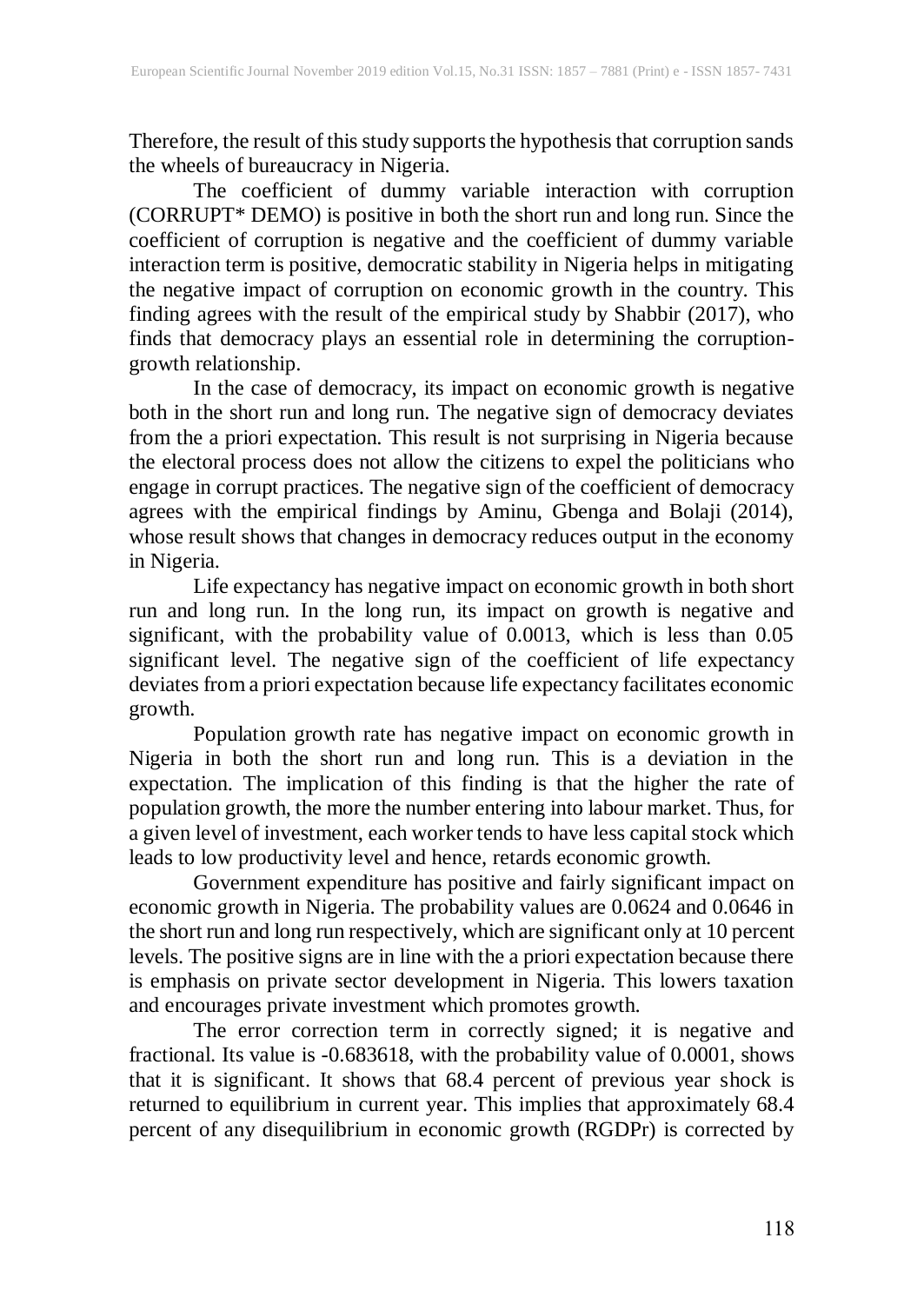the independent variables annually. This shows a high speed of adjustment to equilibrium after a shock.

#### **4.5 Robustness Tests**

The diagnostic tests conducted for robustness of the model include Jarque-Bera test for normality, Breusch-Godfrey serial correlation LM test, Breusch-Pagan-Godfrey test for heteroscedasticity and Ramsey Reset test for model specification.



The probability values of the various diagnostic tests above are greater than 0.05 respectively. This implies that the residuals are normally distributed, there is no serial correlation problem and that the residuals are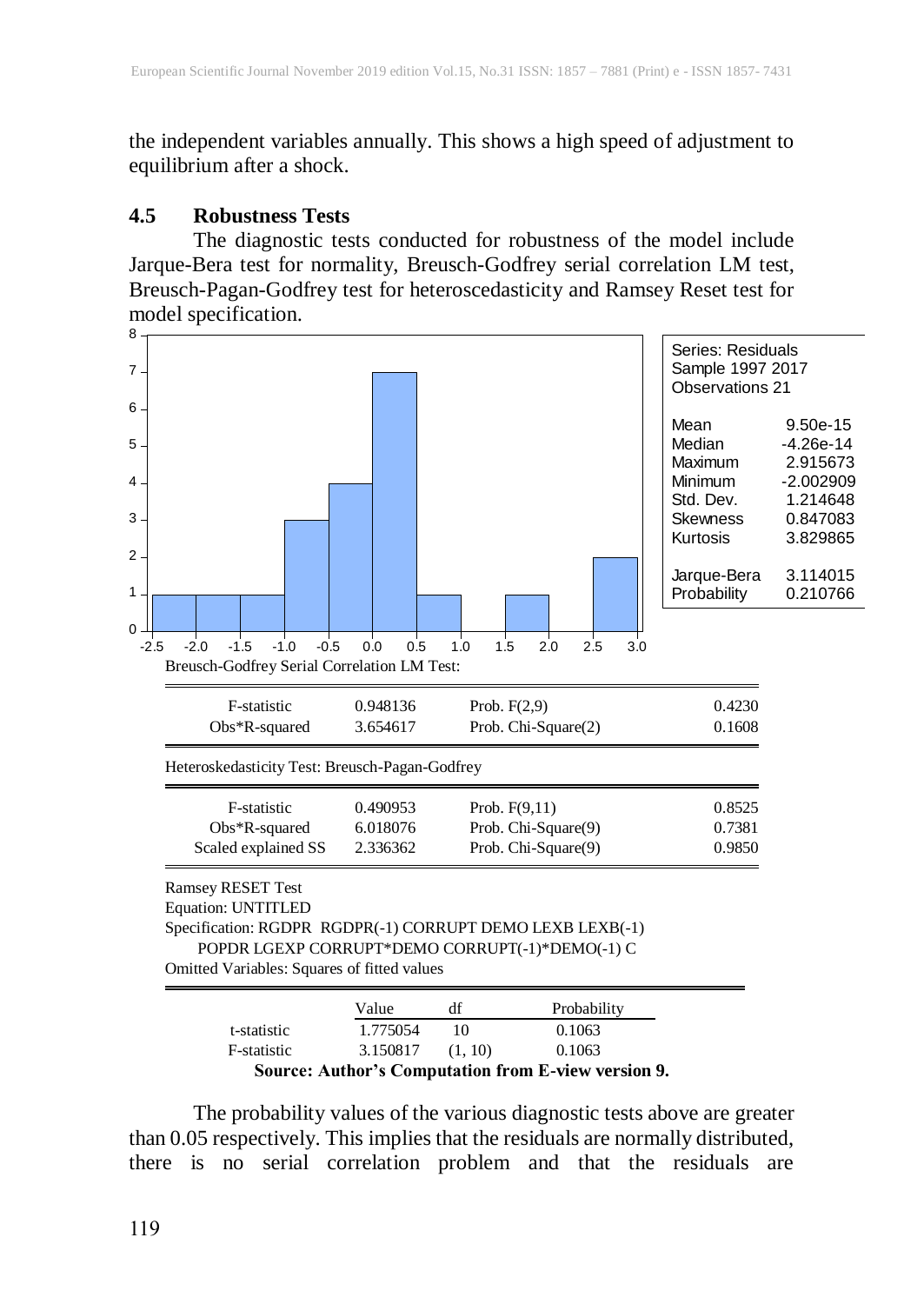homosecedastic. It also implies that the functional form of the model is well specified. The foregoing shows that the results of the parameter estimates are valid and can be used for forecast and policy formulations.

# **5. Summary, Conclusion and Recommendations**

# **5.1 Summary of Findings and Conclusion.**

The study examines the impact of corruption on economic growth in Nigeria's stable democracy for the period 1996 – 2017. Annual time series data on corruption perception index, which were collected from Transparency International, were used to measure corruption. Data for the dependent variable (real GDP growth rate) and other control variables (life expectancy at birth, population growth rate and government expenditure) were collected from CBN Statistical Bulletin, 2017 edition and Annual Report (various issues). A dummy variable for democracy was also used to assess whether democracy helps in mitigating the negative effect of corruption on economic growth in Nigeria.

The empirical results show that there is long run relationship between economic growth and independent variables (corruption, democracy, life expectancy at birth, population growth rate and government expenditure) in Nigeria during the period covered by the study. It is also found that corruption has negative impact on economic growth in Nigeria during the period covered by this study. The result also shows that democratic stability in Nigeria helps in mitigating the negative impact of corruption on economic growth in Nigeria.

The results also show that life expectancy significantly retards economic growth in the long run; population growth rate retards economic growth in Nigeria; and that government expenditure improves economic growth in Nigeria.

The conclusion drawn is that corruption retards economic growth in Nigeria, which is in line with the hypothesis that corruption sands the wheels of bureaucracy. Secondly, stable democracy in Nigeria helps in mitigating the negative effect of corruption on economic growth in Nigeria.

# **5.2 Recommendations**

Based on the findings, the following recommendations are made: Corruption and democracy have negative impact on economic growth. This implies that the negative impact of corruption is worsened by the political process in which corruption occurs. Therefore, government efforts at curbing corruption should be intensified. The various anti-corruption agencies like the EFCC and ICPC should, without fear or favour, bring to book all corrupt politicians and bureaucrats in our public service.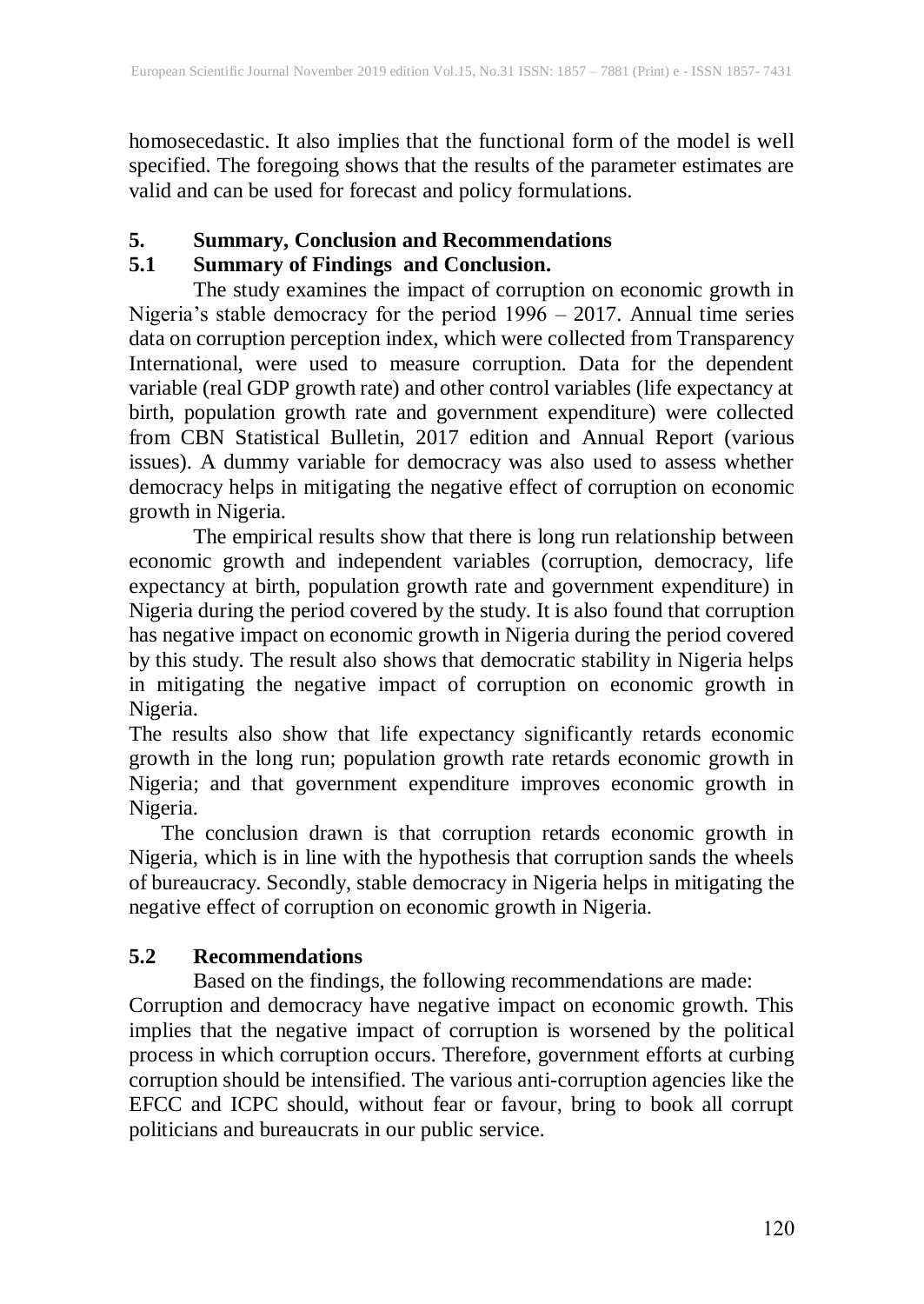The empirical result shows that democratic stability mitigates the negative impact of corruption on economic growth in Nigeria. The government should therefore enforce the democratic principles such as the rule of law, government responsiveness to public opinion; freedom of speech, freedom of religion and association, and most importantly, political participation by the citizens in the country. Such democratic principles, when enforced, will provide more stable environment for investments and hence, promote growth.

Life expectancy at birth, which represents health outcome, has negative and significant impact on economic growth. The significant impact implies that such funds were allocated to the health sector while the negative impact implies diversion of such funds. The government, besides increasing budgeting allocation to health sector, should also monitor the end use of such funds in order to avoid diversion. This is because health sector spending is one of the indirect beneficial effects of democracy on growth.

### **References:**

- 1. Aliyu, S.U.R (2017). Revenue Reforms, Corruption and Economic Growth: The Nigerian Experience (1999 – 2016). Paper Presented at the FAAC Technical Workshop held in Mina, Niger State, Nigeria on the  $6^{\text{th}} - 7^{\text{th}}$  November, 2017.
- 2. Aminu, U. (2014). Democracy and the Performance of the Nigerian Economy, *International Journal of Humanities and Social Sciences*. 4, 10(1), (August 2014),191-207.
- 3. Amira, Z. (2014). Corruption's and Democracy's effects on Economic Growth. MPRA on line at [https://mpra.ub.uni](https://mpra.ub.uni-mnenchen.de/54535/MPRA%20paper%20no.%2054535)[mnenchen.de/54535/MPRA](https://mpra.ub.uni-mnenchen.de/54535/MPRA%20paper%20no.%2054535) paper no. 54535, posted 19 March, 2014 15:03 UTC.
- 4. Central bank of Nigeria (2017). *Annual Report, 2017.*
- 5. Central Bank of Nigeria (2017). *Statistical Bulletin, 2017*.
- 6. Clague, C., Keefer, P., Knack, S. & Olson, M. (1996). Property and Contract Rights in Autocracies and Democracies. *Journal of Economic Growth*, 1, 243-276.
- 7. Dickey, D.A.&Fuller,W.A.(1979).Distribution of the Estimators for Autoregressive Time series with a unit root*. Journal of the American Statistical Association*,74,427-431.
- 8. El-Rufai, N. (2003). Is Liberal Democracy encouraging Corruption and corrupt practices? The privatization process in Nigeria. *Social Science Academy of Nigeria*,6(2),1-15.
- 9. Hodge, A., Sriram Shankar, D.S., Prasada,R. & Alan, D. (2011). Exploring the links between corruption and Growth. *Rewiew of Development Economics, 15,474-90.*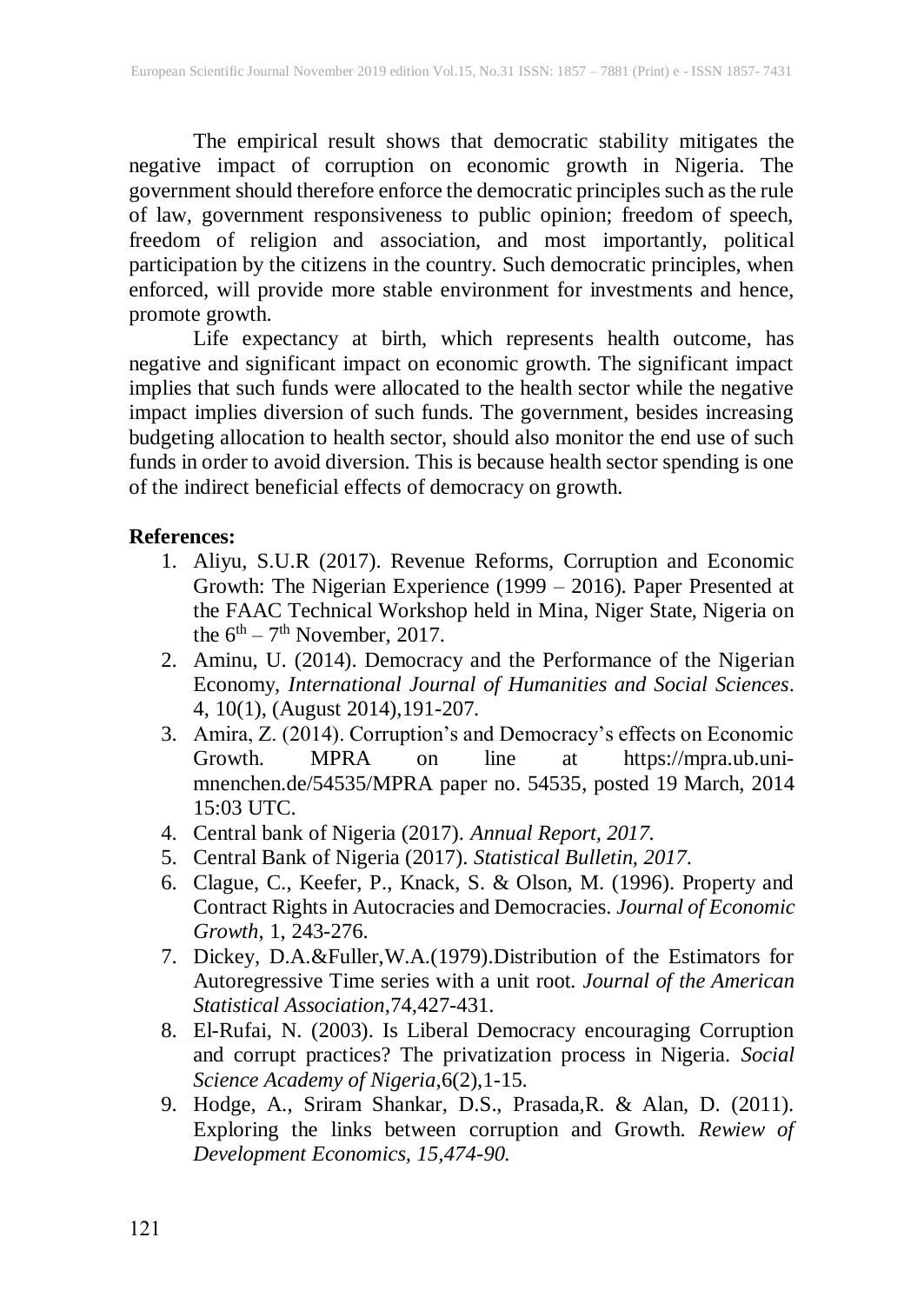- 10. Huntington, S.P.(1968*). Political order in changing socities*.New Haven: Yale University Press.
- 11. Federal Republic of Nigeria (1987). *Report of the Political Bureau*, Abuja: Federal Government Press.
- 12. Isse, S.H & Abdiweli, M.A (2003). Determinants of Economic Corruption: A Cross Country Comparison, *Cato Journal,* 22 (3).
- 13. Knack, S. & Keefer, P. (1995). Institution and Economic Performance: Cross Country tests using alternative institutional measures. *Economics and Politics*, 7, 207 – 227.
- 14. Leff, N.H. (1964). Economic Development through Bureaucratic corruption. *The American Behavioral Scientist,* 8, 8-14.
- 15. Leys, C. (1970). What is the problem about corruption? In A.J. Heiden-Heimer (ed), *Political Corruption: Readings in Comparative Analysis.* New York*:* Holf Rinehart.
- 16. Lui, F.T. (1985). An Equilibrium Queuing Model of Bribery. *Journal of Political Economy,* 93, 760 – 781
- 17. Mauro, P. (1995). Corruption and Growth. *The Quarterly Journal of Economics*, 110 (3), 681-712.
- 18. Mauro, P. (1998). Corruption and composition of government expenditure. *Journal of Publi Economics, Doi*: 10.1016/S0047-2727 (98) 00025-5
- 19. Meon, P.G. & Sekkat, K. (2005). Does corruption Grease or sand the wheels of Growth? *Public Choice,* 122, 69-97 doi; 10. 1007/ 511127- 005-3988-0.
- 20. MO, P.H (2001). Corruption and Economic Growth. *Journal of Comparative Economics,* 29 (1), 66-79
- 21. Myrdal, G. (1968). *Asian Drama: An Inquiry into the poverty of Nations*. New York: Pantheon.
- 22. National Planning Commission (2004). *National Economic Empowerment and Development Strategies (NEEDS).* Abuja: National Planning Commission.
- 23. Nye, J. S. (1967). Corruption and political Development: A Cost-Benefit Analysis. *The American Political Science Review, 61, 417-27.*
- 24. Obasanjo, O. (2000). An address on the occasion of the formal signing of the Bill of law to prohibit and punish bribery and corruption of public officers and other persons in Nigeria, Abuja (2000).
- 25. Odubunmi, A.S & Agbelade, L.I. (2014). Corruption and Economic Growth in Nigeria. *Journal of Economics and Sustainable Development,* 5(6), 45-56.
- 26. Oguonu, C.N. & Ezeibe, C.C. (2014). Political Corruption and Economic Growth in Nigeria. *Mediterranean Journal of Social Sciences*, 5(27), 69-76.